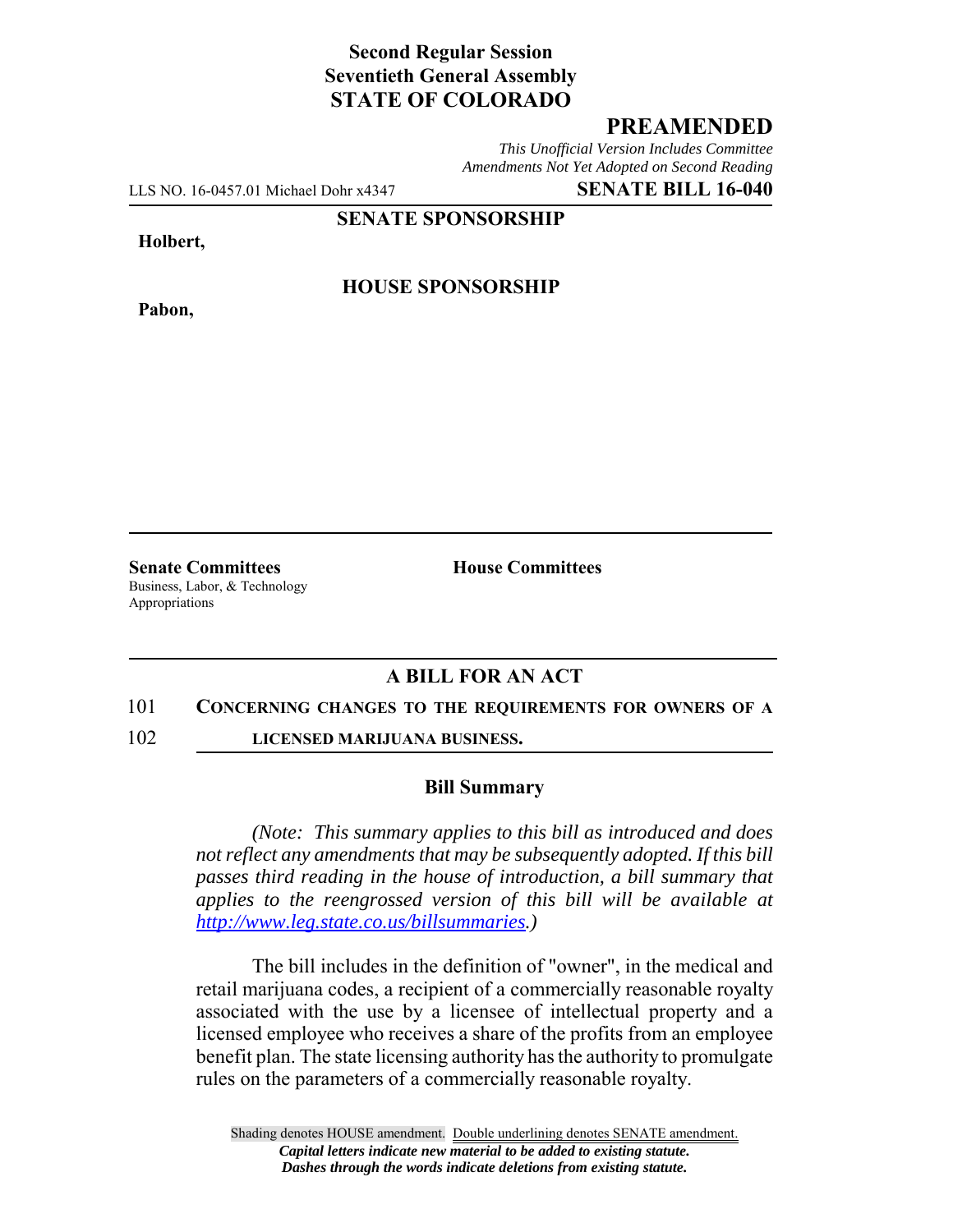Under current law, an owner of a medical or retail marijuana business must have been a Colorado resident for at least 2 years prior to applying for licensure. The bill allows an owner to be either a 2-year resident of Colorado or a United States citizen on the date of the application for applications submitted on or after January 1, 2017, and prohibits an owner from being a publicly traded company. The bill requires a controlling interest of the licensees, as determined by the operating agreement, to be Colorado residents and maintain that residency while licensees.

 *Be it enacted by the General Assembly of the State of Colorado:* **SECTION 1.** In Colorado Revised Statutes, 12-43.3-104, **amend** (12.3) and (12.4) as follows: **12-43.3-104. Definitions.** As used in this article, unless the context otherwise requires: (12.3) "Owner" means any person having a beneficial interest, as defined by the state licensing authority, in a medical marijuana business other than a holder of a permitted economic interest; A RECIPIENT OF A COMMERCIALLY REASONABLE ROYALTY ASSOCIATED WITH THE USE BY A LICENSEE OF INTELLECTUAL PROPERTY; OR A LICENSED EMPLOYEE WHO RECEIVES A SHARE OF THE PROFITS FROM AN EMPLOYEE BENEFIT PLAN. (12.4) "Permitted economic interest" means any unsecured 13 convertible debt instrument, option agreement, warrant, or any other right 14 to obtain an ownership interest when the holder of such interest is a natural person who is a lawful United States resident and whose right to 16 convert into an ownership interest is contingent on the holder qualifying 17 and obtaining a license as an owner under this article; or such other 18 agreements as may be permitted by rule of the state licensing authority A NON-CONTROLLING DIRECT EQUITY INTEREST, A SECURED AGREEMENT, WARRANT, OR ANY OTHER RIGHT TO BECOME AN OWNER THAT IS HELD BY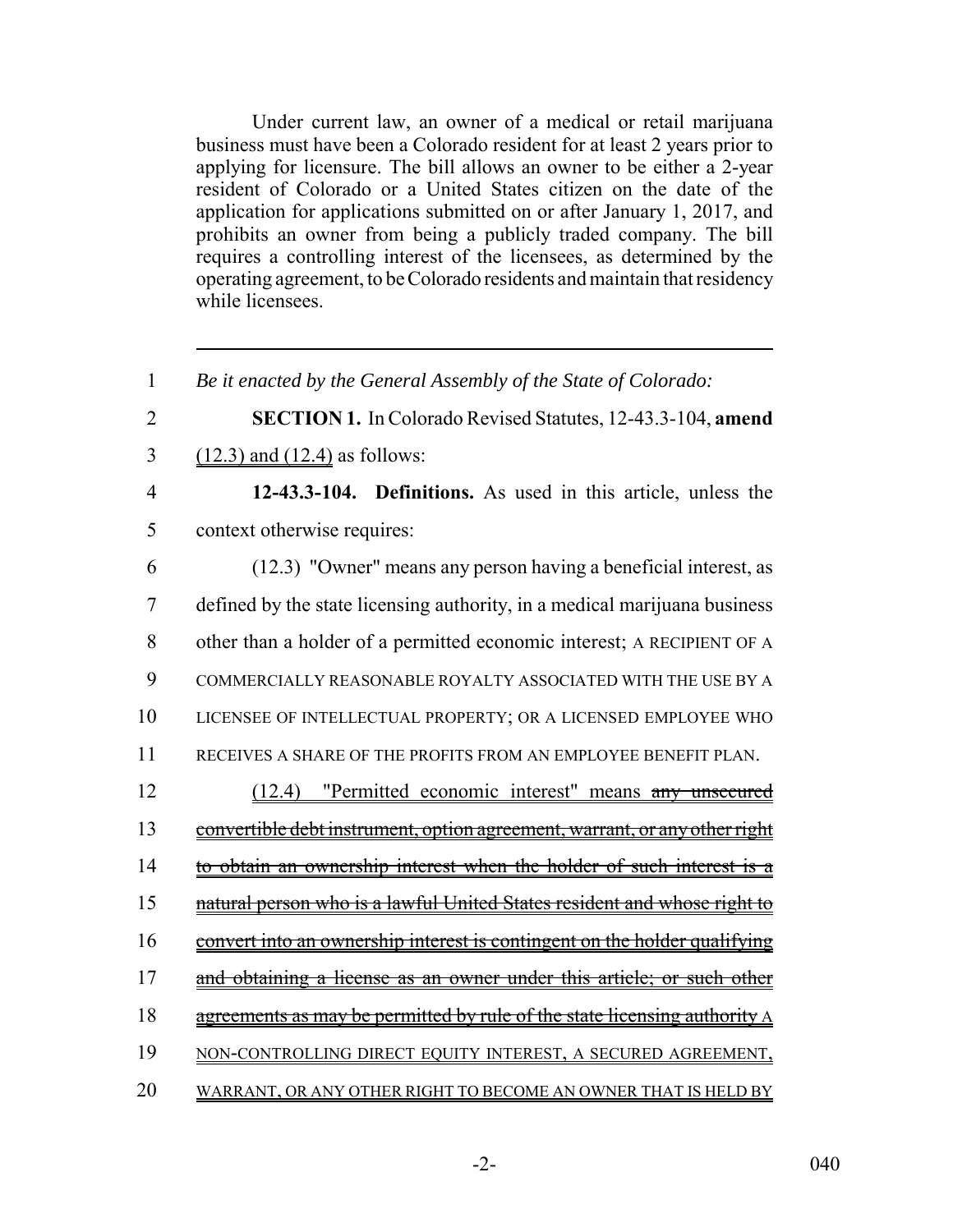| 1              | A PERSON OR ANY OTHER AGREEMENT AUTHORIZED BY RULE BY THE STATE            |
|----------------|----------------------------------------------------------------------------|
| $\overline{2}$ | LICENSING AUTHORITY. EACH NATURAL PERSON HOLDING A PERMITTED               |
| 3              | ECONOMIC INTEREST MUST BE A LAWFUL UNITED STATES RESIDENT AND              |
| $\overline{4}$ | MUST BE ABLE TO QUALIFY AS AN OWNER, EXCEPT FOR THE RESIDENCY              |
| 5              | REQUIREMENTS IN SECTION 12-43.3-307.5 AND EXCEPT THAT, WHEN A              |
| 6              | PERMITTED ECONOMIC INTEREST IS OR IS HELD BY A PARTNERSHIP,                |
| 7              | ASSOCIATION, COMPANY, CORPORATION THAT IS NOT A PUBLICLY TRADED            |
| 8              | CORPORATION, LIMITED LIABILITY COMPANY, OR ORGANIZATION, EACH              |
| 9              | BENEFICIAL OWNER MUST BE A LAWFUL UNITED STATES RESIDENT AND               |
| 10             | MUST BE ABLE TO QUALIFY AS AN OWNER, OTHER THAN THE RESIDENCY              |
| 11             | REQUIREMENTS IN SECTION 12-43.3-307.5, UNDER THIS ARTICLE.                 |
| 12             | <b>SECTION 2.</b> In Colorado Revised Statutes, 12-43.3-201, add (6)       |
| 13             | as follows:                                                                |
| 14             | 12-43.3-201. State licensing authority - creation. (6) THE STATE           |
| 15             | LICENSING AUTHORITY MAY UTILIZE NO-COST PROCUREMENT CONTRACTS              |
| 16             | FOR THE PRECERTIFICATION OF NONRESIDENT OWNERS DURING THE                  |
| 17             | BACKGROUND INVESTIGATION PROCESS UNDER THIS ARTICLE AND ARTICLE            |
| 18             | 43.4 OF THIS TITLE.                                                        |
| 19             | <b>SECTION 3.</b> In Colorado Revised Statutes, 12-43.3-202, amend         |
| 20             | $(2)$ (a) (XIX) and (2) (a) (XX); and <b>add</b> (2) (a) (XXI) as follows: |
| 21             | 12-43.3-202. Powers and duties of state licensing authority -              |
| 22             | rules. $(2)$ (a) Rules promulgated pursuant to paragraph (b) of subsection |
| 23             | (1) of this section may include, but need not be limited to, the following |
| 24             | subjects:                                                                  |
| 25             | Authorization for the department of revenue to issue<br>(XIX)              |
| 26             | administrative citations and procedures for issuing, appealing, and        |
| 27             | creating a citation violation list and schedule of penalties; and          |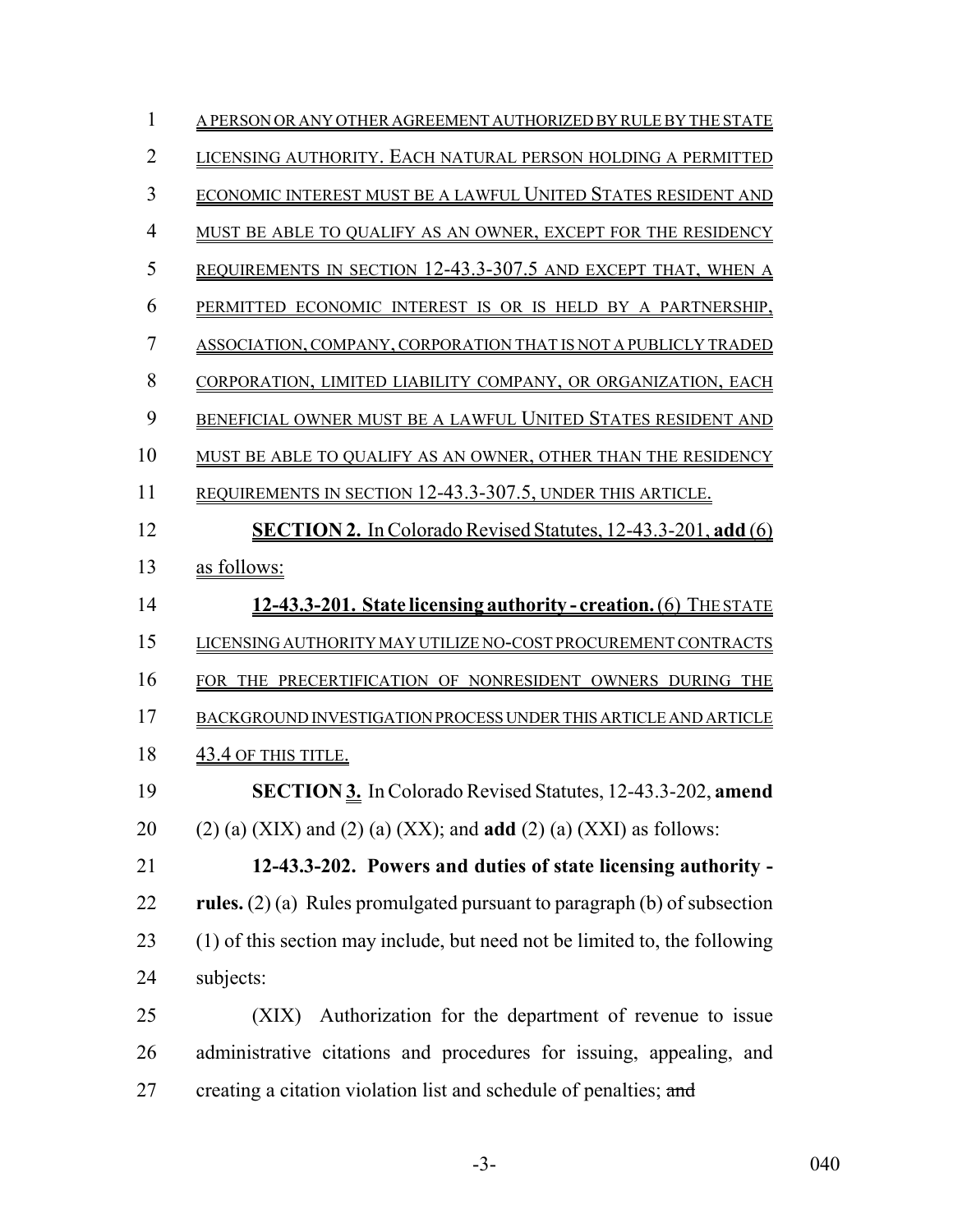| $\mathbf{1}$   | (XX) Such other matters as are necessary for the fair, impartial,           |
|----------------|-----------------------------------------------------------------------------|
| $\overline{2}$ | stringent, and comprehensive administration of this article; AND            |
| 3              | (XXI) THE PARAMETERS FOR A COMMERCIALLY REASONABLE                          |
| $\overline{4}$ | ROYALTY.                                                                    |
| 5              | <b>SECTION 4.</b> In Colorado Revised Statutes, 12-43.3-307, amend          |
| 6              | $(1)$ (a); repeal (1) (m); and add (1) (n) as follows:                      |
| 7              | 12-43.3-307. Persons prohibited as licensees. (1) A license                 |
| 8              | provided by this article shall not be issued to or held by:                 |
| 9              | (a) A person until the annual fee therefore has been paid;                  |
| 10             | (m) An owner, as defined by rule of the state licensing authority,          |
| 11             | who has not been a resident of Colorado for at least two years prior to the |
| 12             | date of the owner's application.                                            |
| 13             | (n) A PUBLICLY TRADED COMPANY.                                              |
| 14             | <b>SECTION 5.</b> In Colorado Revised Statutes, add 12-43.3-307.5           |
| 15             | as follows:                                                                 |
| 16             | 12-43.3-307.5. Owner residency requirement. (1) AN OWNER,                   |
| 17             | AS DEFINED BY RULE OF THE STATE LICENSING AUTHORITY, MUST EITHER:           |
| 18             | (a) HAVE BEEN A RESIDENT OF COLORADO FOR AT LEAST TWO                       |
| 19             | YEARS PRIOR TO THE DATE OF THE OWNER'S APPLICATION; OR                      |
| 20             | (b) BE A UNITED STATES CITIZEN PRIOR TO THE DATE OF THE                     |
| 21             | <b>OWNER'S APPLICATION.</b>                                                 |
| 22             | <b>SECTION 6.</b> In Colorado Revised Statutes, 12-43.3-310, amend          |
| 23             | $(6)$ as follows:                                                           |
| 24             | 12-43.3-310. Licensing in general. (6) A CONTROLLING                        |
| 25             | INTEREST OF THE LICENSEES, AS DETERMINED BY THE GOVERNING                   |
| 26             | <u>DOCUMENTS AND AS SWORN TO BY AT LEAST ONE COLORADO RESIDENT</u>          |
| 27             | OWNER WHO HAS BEEN A COLORADO RESIDENT FOR AT LEAST TWO YEARS               |

-4- 040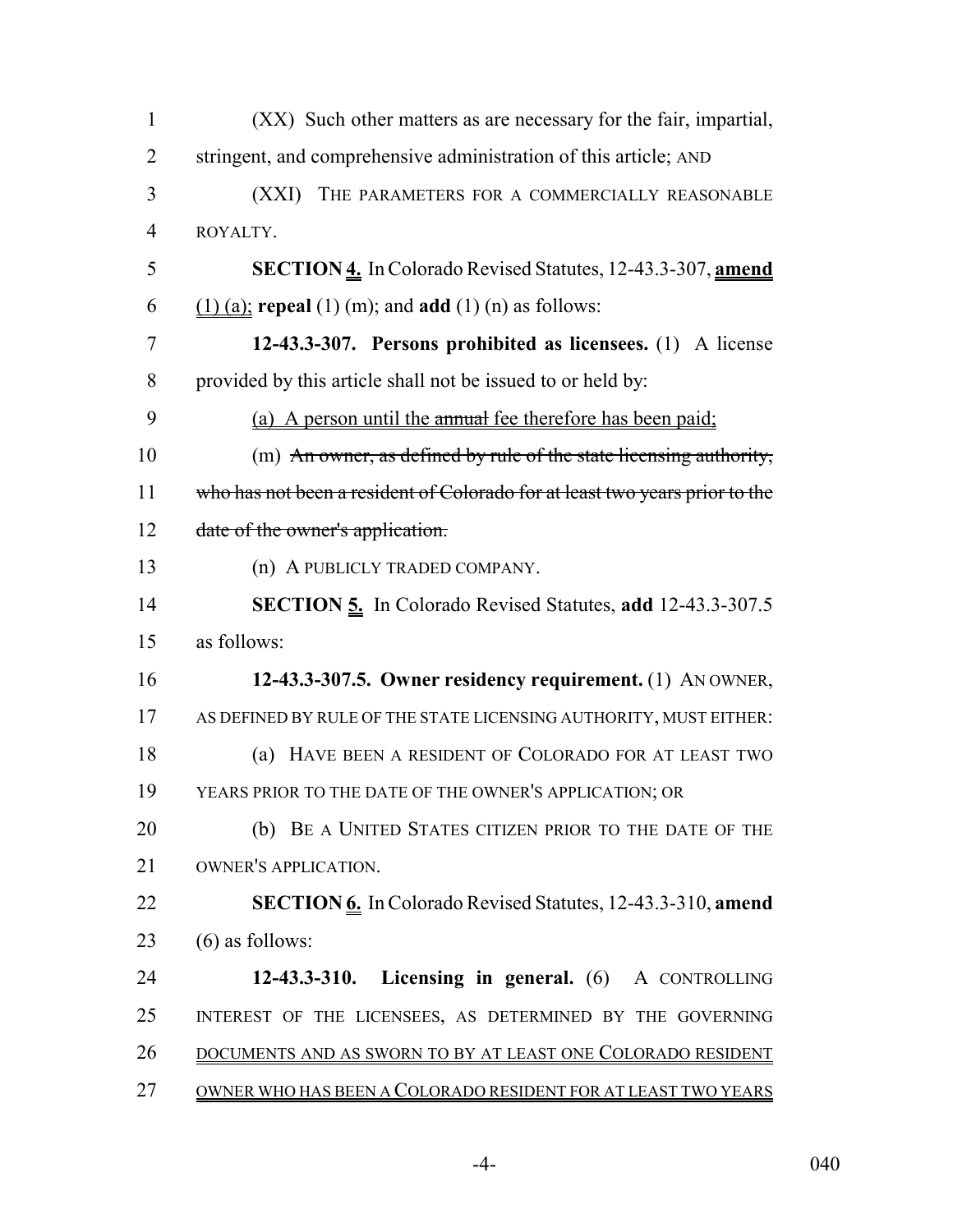| $\mathbf{1}$   | WITH MANAGERIAL AUTHORITY ON FORMS PROMULGATED BY THE                         |
|----------------|-------------------------------------------------------------------------------|
| $\overline{2}$ | LICENSING AUTHORITY, AND all officers and managers and employees of           |
| 3              | a medical marijuana center, optional premises cultivation operation, or       |
| $\overline{4}$ | medical marijuana-infused products manufacturer shall be residents of         |
| 5              | Colorado upon the date of their license application AND SHALL MAINTAIN        |
| 6              | COLORADO RESIDENCY AT ALL TIMES WHILE LICENSED. An owner shall                |
| 7              | meet the residency OR CITIZENSHIP requirements in section 12-43.3-307         |
| 8              | $(\text{1})$ (m) SECTION 12-43.3-307.5. All licenses granted pursuant to this |
| 9              | article shall be valid for a period not to exceed two years after the date of |
| 10             | issuance unless revoked or suspended pursuant to this article or the rules    |
| 11             | promulgated pursuant to this article.                                         |
| 12             | <b>SECTION 7.</b> In Colorado Revised Statutes, 12-43.3-305, add (4)          |
| 13             | as follows:                                                                   |
| 14             | <u>12-43.3-305. State licensing authority - application and</u>               |
| 15             | <b>issuance procedures.</b> (4) A LICENSE ISSUED PURSUANT TO THIS ARTICLE     |
| 16             | IS VALID FOR THREE YEARS.                                                     |
| 17             | <b>SECTION 8.</b> In Colorado Revised Statutes, 12-43.3-311, amend            |
| 18             | $(2)$ (b); add $(1.5)$ as follows:                                            |
| 19             | 12-43.3-311. License renewal. (1.5) NOTWITHSTANDING THE                       |
| 20             | PROVISIONS OF SECTION 12-43.3-307 (2) (c), IF A LICENSEE, WHEN                |
| 21             | APPLYING FOR RENEWAL, PROVIDES CERTIFICATION THAT THERE ARE NO                |
| 22             | CHANGED CIRCUMSTANCES AFFECTING LICENSURE SINCE THE INITIAL                   |
| 23             | APPLICATION OR LAST RENEWAL OR PROVIDES DETAILS REGARDING ANY                 |
| 24             | CHANGED CIRCUMSTANCES, THE STATE LICENSING AUTHORITY MAY                      |
| 25             | REQUIRE A LICENSEE TO SUBMIT A NEW BACKGROUND CHECK, INCLUDING                |
| 26             | A FINGERPRINT-BASED CRIMINAL HISTORY RECORD CHECK, DURING THE                 |
| 27             | RENEWAL PROCESS.                                                              |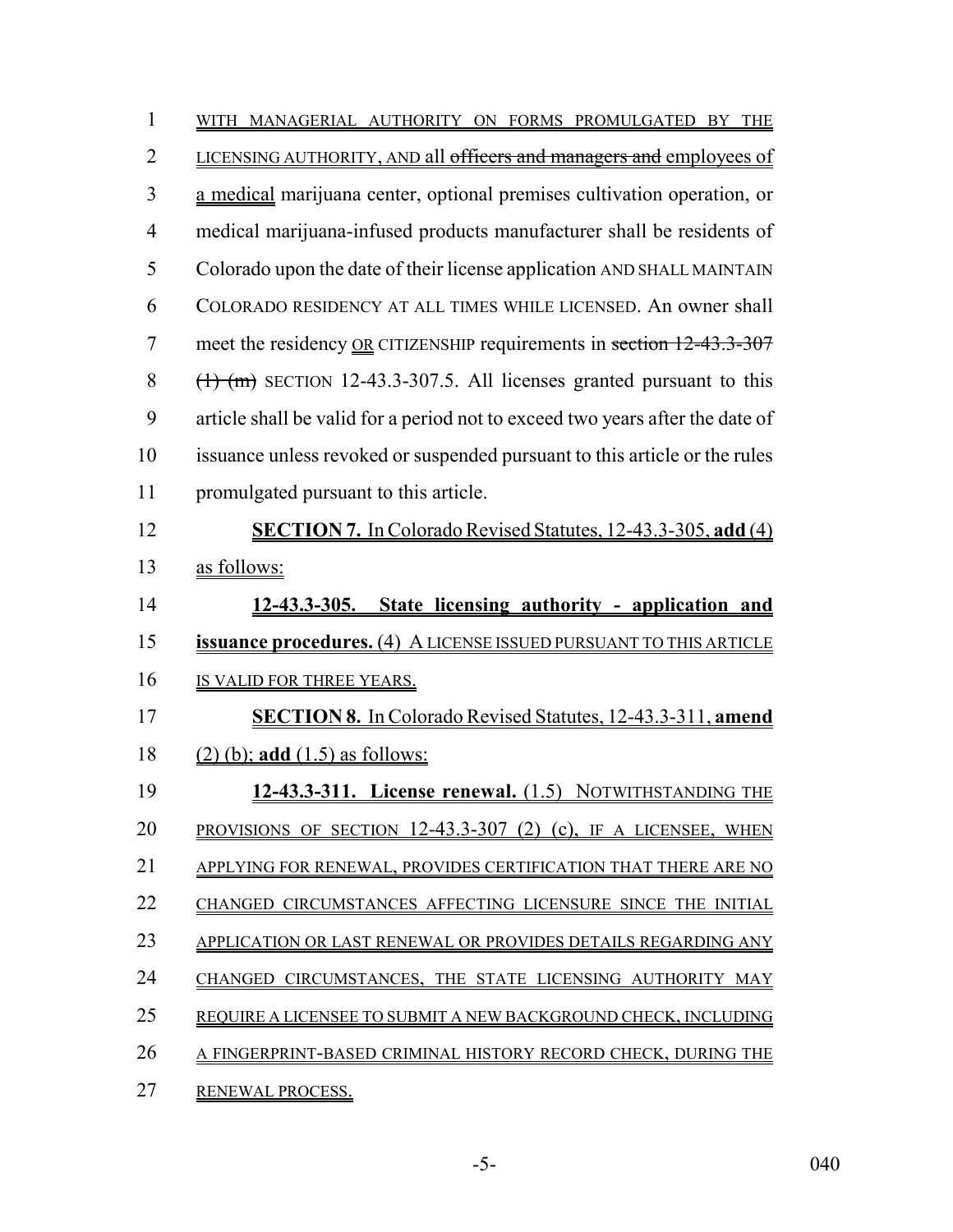| $\mathbf{1}$   | $(2)$ (b) The state and local licensing authorities may not accept a       |
|----------------|----------------------------------------------------------------------------|
| $\overline{2}$ | late renewal application more than ninety days after the expiration of a   |
| 3              | licensee's permanent annual license. A licensee whose permanent annual     |
| $\overline{4}$ | license has been expired for more than ninety days shall not cultivate,    |
| 5              | manufacture, distribute, or sell any medical marijuana until all required  |
| 6              | licenses have been obtained.                                               |
| 7              | <b>SECTION 9.</b> In Colorado Revised Statutes, 12-43.4-103, amend         |
| 8              | $(12)$ and $(12.4)$ as follows:                                            |
| 9              | 12-43.4-103. Definitions. As used in this article, unless the              |
| 10             | context otherwise requires:                                                |
| 11             | (12) "Owner" means any person having a beneficial interest, as             |
| 12             | defined by the state licensing authority, in a retail marijuana            |
| 13             | establishment other than a holder of a permitted economic interest; A      |
| 14             | RECIPIENT OF A COMMERCIALLY REASONABLE ROYALTY ASSOCIATED WITH             |
| 15             | THE USE BY A LICENSEE OF INTELLECTUAL PROPERTY; OR A LICENSED              |
| 16             | EMPLOYEE WHO RECEIVES A SHARE OF THE PROFITS FROM AN EMPLOYEE              |
| 17             | <b>BENEFIT PLAN.</b>                                                       |
| 18             | "Permitted economic interest" means any unsecured<br>(12.4)                |
| 19             | convertible debt instrument, option agreement, warrant, or any other right |
| 20             | obtain an ownership interest when the holder of such interest is a<br>to   |
| 21             | natural person who is a lawful United States resident and whose right to   |
| 22             | convert into an ownership interest is contingent on the holder qualifying  |
| 23             | obtaining a license as an owner under this article or such other           |
| 24             | agreements as may be permitted by rule by the state licensing authority A  |
| 25             | NON-CONTROLLING DIRECT EQUITY INTEREST, A SECURED AGREEMENT,               |
| 26             | WARRANT, OR ANY OTHER RIGHT TO BECOME AN OWNER THAT IS HELD BY             |
| 27             | A PERSON OR ANY OTHER AGREEMENT AUTHORIZED BY RULE BY THE STATE            |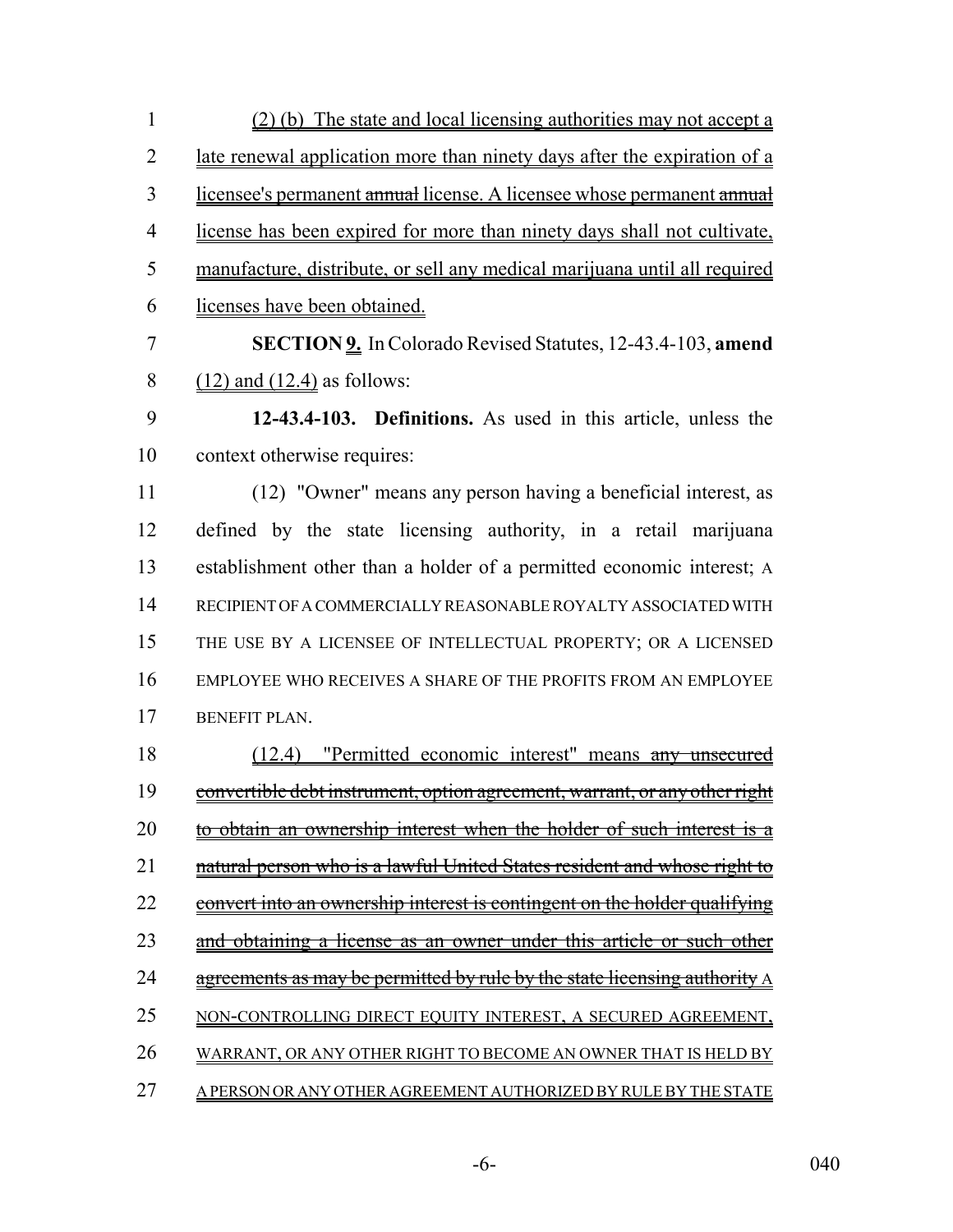LICENSING AUTHORITY. EACH NATURAL PERSON HOLDING A PERMITTED ECONOMIC INTEREST MUST BE A LAWFUL UNITED STATES RESIDENT AND MUST BE ABLE TO QUALIFY AS AN OWNER, EXCEPT FOR THE RESIDENCY REQUIREMENTS IN SECTION 12-43.4-306.5 AND EXCEPT THAT, WHEN A PERMITTED ECONOMIC INTEREST IS OR IS HELD BY A PARTNERSHIP, ASSOCIATION, COMPANY, CORPORATION THAT IS NOT A PUBLICLY TRADED CORPORATION, LIMITED LIABILITY COMPANY, OR ORGANIZATION, EACH BENEFICIAL OWNER MUST BE A LAWFUL UNITED STATES RESIDENT AND 9 MUST BE ABLE TO QUALIFY AS AN OWNER, OTHER THAN THE RESIDENCY REQUIREMENTS IN SECTION 12-43.4-306.5, UNDER THIS ARTICLE. **SECTION 10.** In Colorado Revised Statutes, 12-43.4-202, **amend** (3) (a) (XV) and (3) (a) (XVI); and **add** (3) (a) (XVII) as follows: **12-43.4-202. Powers and duties of state licensing authority - rules.** (3) (a) Rules promulgated pursuant to paragraph (b) of subsection (2) of this section must include, but need not be limited to, the following subjects: (XV) Compliance with, enforcement of, or violation of any provision of this article, section 18-18-406.3 (7), C.R.S., or any rule issued pursuant to this article, including procedures and grounds for denying, suspending, fining, restricting, or revoking a state license issued 21 pursuant to this article; and (XVI) Establishing a schedule of penalties and procedures for issuing and appealing citations for violation of statutes and rules and issuing administrative citations; AND (XVII) THE PARAMETERS FOR A COMMERCIALLY REASONABLE ROYALTY. **SECTION 11.** In Colorado Revised Statutes, 12-43.4-306,

-7- 040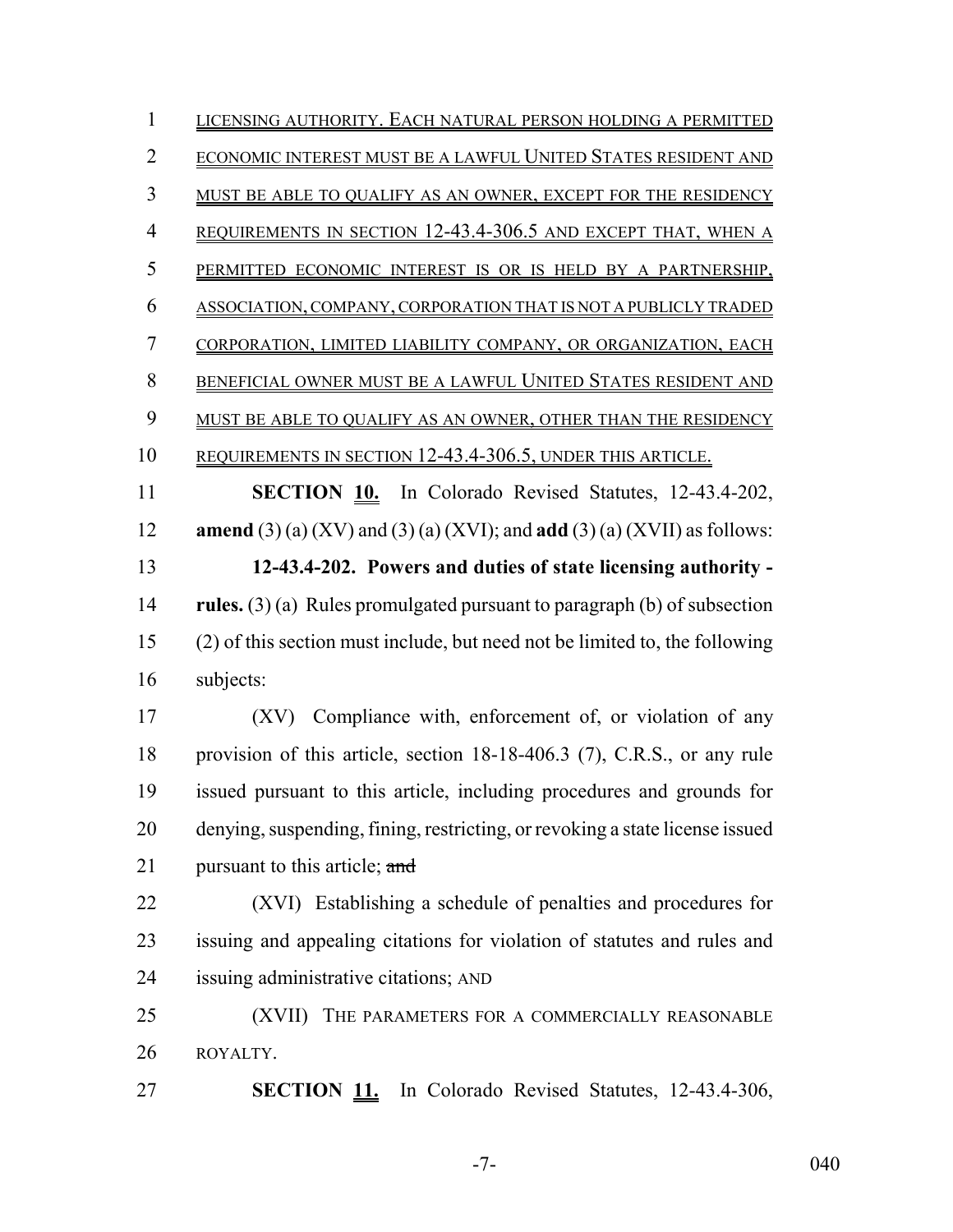| $\mathbf{1}$   | <b>amend</b> (1) (a); <b>repeal</b> (1) (k); and <b>add</b> (1) (l) as follows: |
|----------------|---------------------------------------------------------------------------------|
| $\overline{2}$ | 12-43.4-306. Persons prohibited as licensees - definitions.                     |
| 3              | (1) A license provided by this article shall not be issued to or held by:       |
| $\overline{4}$ | (a) A person until the annual fee therefor has been paid;                       |
| 5              | (k) An owner who has not been a resident of Colorado for at least               |
| 6              | two years prior to the date of the owner's application.                         |
| $\tau$         | (1) A PUBLICLY TRADED COMPANY.                                                  |
| 8              | <b>SECTION 12.</b> In Colorado Revised Statutes, add 12-43.4-306.5              |
| 9              | as follows:                                                                     |
| 10             | 12-43.4-306.5. Owner residency requirement. (1) ANOWNER,                        |
| 11             | AS DEFINED BY RULE OF THE STATE LICENSING AUTHORITY, MUST EITHER:               |
| 12             | (a) HAVE BEEN A RESIDENT OF COLORADO FOR AT LEAST TWO                           |
| 13             | YEARS PRIOR TO THE DATE OF THE OWNER'S APPLICATION; OR                          |
| 14             | (b) BE A UNITED STATES CITIZEN PRIOR TO THE DATE OF THE                         |
| 15             | OWNER'S APPLICATION.                                                            |
| 16             | <b>SECTION 13.</b> In Colorado Revised Statutes, 12-43.4-309,                   |
| 17             | <b>amend</b> $(5)$ as follows:                                                  |
| 18             | 12-43.4-309. Licensing in general. (5) A CONTROLLING                            |
| 19             | INTEREST OF THE LICENSEES, AS DETERMINED BY THE GOVERNING                       |
| 20             | DOCUMENTS AND AS SWORN TO BY AT LEAST ONE COLORADO RESIDENT                     |
| 21             | OWNER WHO HAS BEEN A COLORADO RESIDENT FOR AT LEAST TWO YEARS                   |
| 22             | WITH MANAGERIAL AUTHORITY ON FORMS PROMULGATED BY THE                           |
| 23             | LICENSING AUTHORITY, AND all officers, managers, and employees of a             |
| 24             | retail marijuana establishment shall be residents of Colorado upon the          |
| 25             | date of their license application AND SHALL MAINTAIN COLORADO                   |
| 26             | RESIDENCY AT ALL TIMES WHILE LICENSED. An owner shall meet the                  |
| 27             | residency <u>OR</u> CITIZENSHIP requirements in section $12-43.4-306$ (1) (k)   |